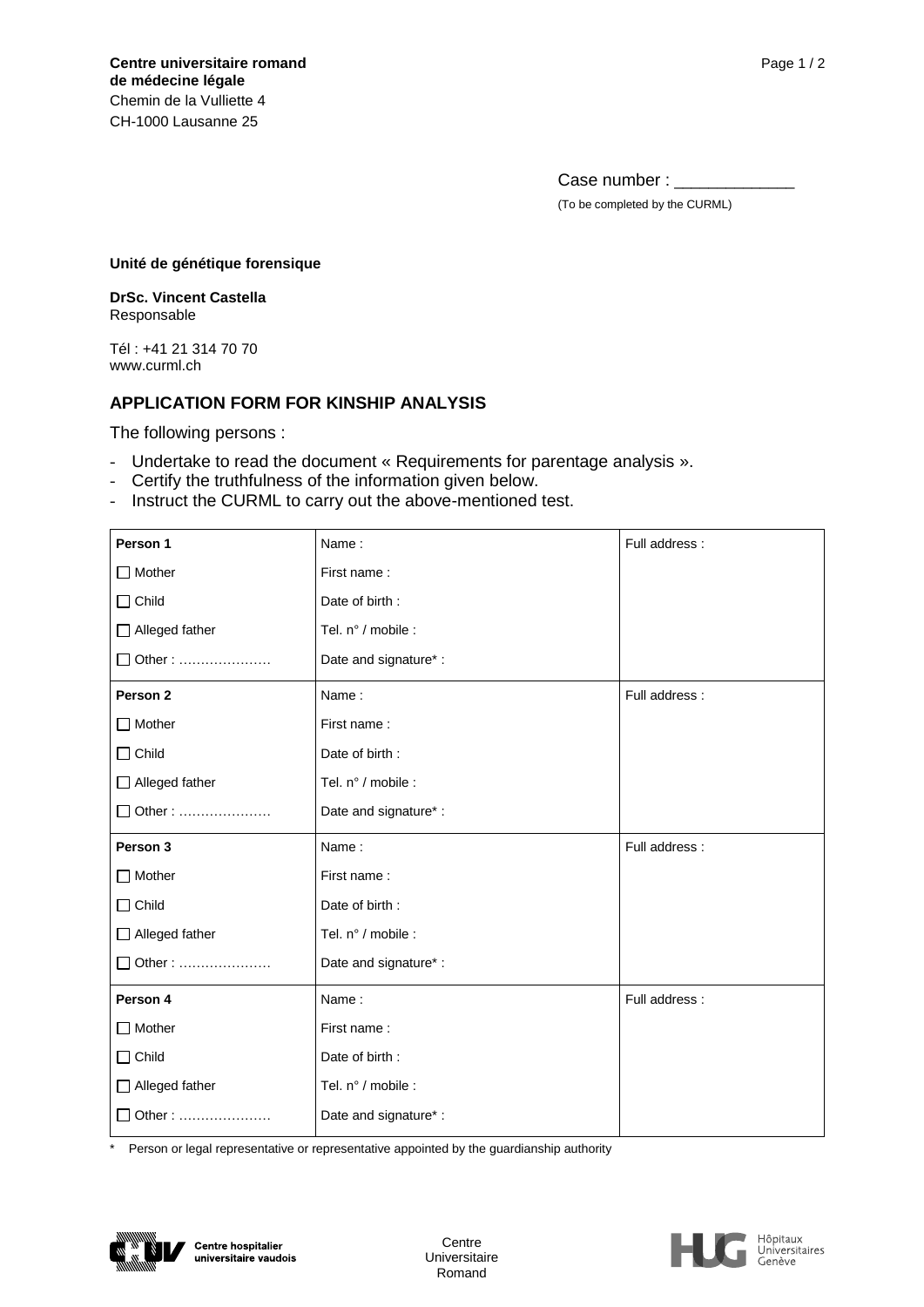|                                               | Invoice to be sent to: Name, First name: Name and the sense of the sense of the sense of the sense of the sense |  |
|-----------------------------------------------|-----------------------------------------------------------------------------------------------------------------|--|
|                                               | Do you want to come together for the DNA collection ? $\Box$ yes / $\Box$ no                                    |  |
|                                               | Desired place of DNA collection : $\Box$ Lausanne (Tuesday morning and Thursday morning)                        |  |
|                                               | $\Box$ Geneva (Thursday morning)                                                                                |  |
|                                               | Does the child have a different legal father than the alleged father ? $\Box$ yes / $\Box$ no                   |  |
|                                               | If yes, name and the address of the legal father : _____________________________                                |  |
|                                               |                                                                                                                 |  |
|                                               |                                                                                                                 |  |
|                                               |                                                                                                                 |  |
|                                               |                                                                                                                 |  |
|                                               |                                                                                                                 |  |
| Please return the completed and signed form : |                                                                                                                 |  |
|                                               | <b>CURML</b><br>Unité de génétique forensique<br>Chemin de la Vulliette 4                                       |  |

Or by e-mail to the following address : test.adn@chuv.ch.

1000 Lausanne 25

## **USEFUL INFORMATION TO BE SENT TO THE UGF CONCERNING THE KINSHIP TEST**

Please indicated below the type of test requested :

**Paternity test**

**Maternity test**

**Fraternity test** (You have the same mother, you want to know if you have the same father?)

**Half-fraternity test** (You have different mothers, you want to know if you have the same father?)

\_\_\_\_\_\_\_\_\_\_\_\_\_\_\_\_\_\_\_\_\_\_\_\_\_\_\_\_\_\_\_\_\_\_\_\_\_\_\_\_\_\_\_\_\_\_\_\_\_\_\_\_\_\_\_\_\_\_\_\_\_\_\_\_\_\_\_\_\_\_\_\_\_\_\_\_\_\_\_\_\_\_

\_\_\_\_\_\_\_\_\_\_\_\_\_\_\_\_\_\_\_\_\_\_\_\_\_\_\_\_\_\_\_\_\_\_\_\_\_\_\_\_\_\_\_\_\_\_\_\_\_\_\_\_\_\_\_\_\_\_\_\_\_\_\_\_\_\_\_\_\_\_\_\_\_\_\_\_\_\_\_\_\_\_

**Other** : Please specify :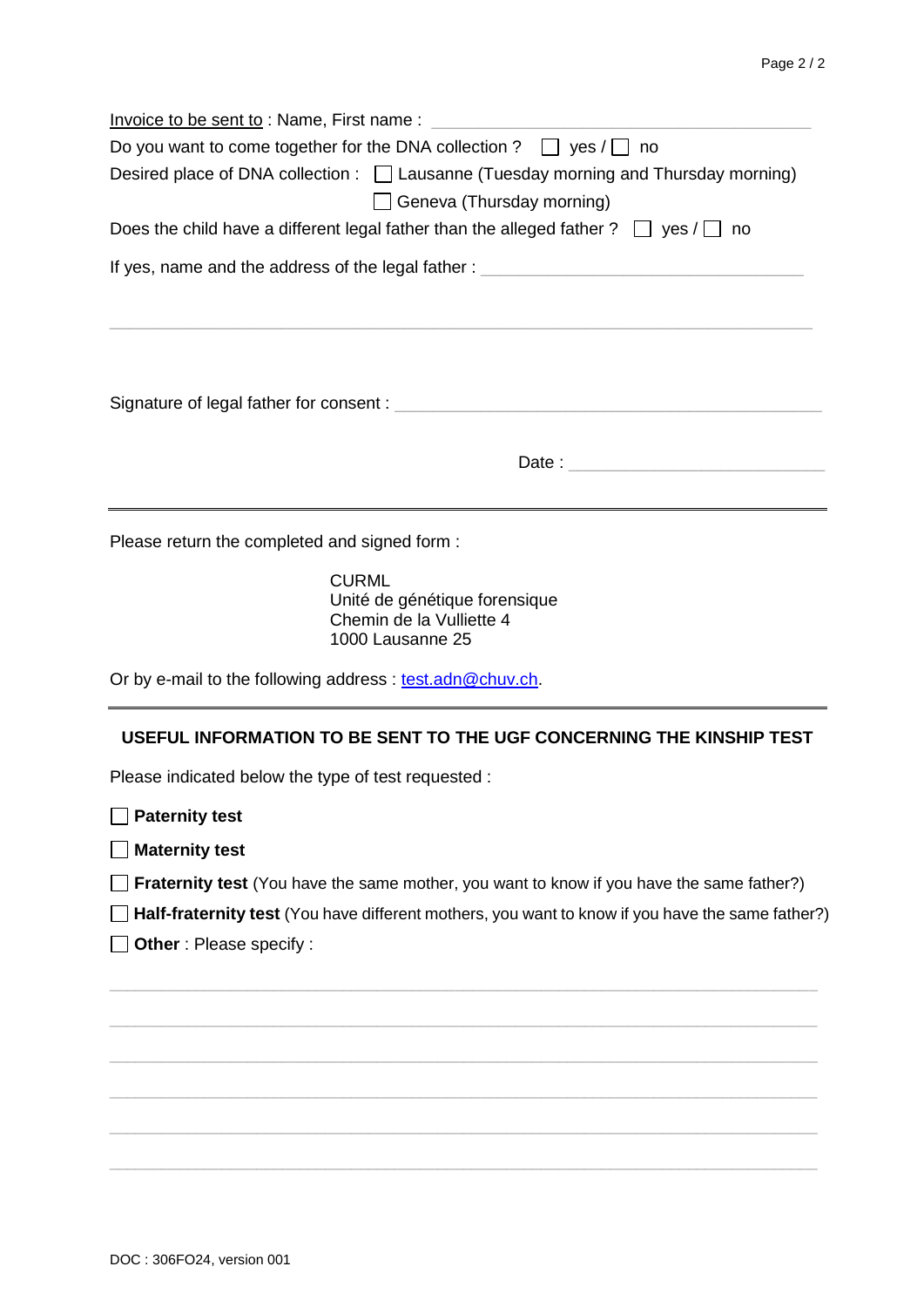### **Unité de génétique forensique**

**DrSc. Vincent Castella** Responsable

Tél : +41 21 314 70 70 www.curml.ch

### **Requirements for kinship test**

The determination of parentage by means of a DNA profile does not, as such, have an effect on family status. The latter can only be changed by a special procedure that may disrupt family relations and have social repercussions. In any case, the determination of parentage by means of a DNA profile may have psychological repercussions.

According to Art. 34, para. 2, of the Law on Human Genetic Analysis, the laboratory that prepares the DNA profile for the establishment of parentage outside the procedure must, before carrying out the analysis, inform the person concerned in writing about the provisions of the Civil Code concerning the establishment of parentage. These provisions are set out below.

## **On the establishment of filiation (Extract from the Swiss Civil Code, RS 210, Art. 252 ff)**

## **CHAPTER I: GENERAL PROVISIONS**

## **Art. 252**

A. Formation of parent-child relationship in general

<sup>1</sup> The parent-child relationship is formed between child and mother on the birth of the child.

<sup>2</sup> It is formed between child and father by virtue of the latter being married to the mother, by recognition or by court declaration.

³ Moreover, the parent-child relationship is formed by adoption.

### **CHAPTER II: PATERNITY OF THE HUSBAND**

### **Art. 255**

## **A. Presumption**

<sup>1</sup> Where a child is born in wedlock, the husband is deemed to be the father.

² If the husband dies, he is deemed to be the father provided the child is born within 300 days of his death or, if born thereafter, if it is shown that the child was conceived before the husband's death.

<sup>3</sup> If the husband has been declared presumed dead, he is deemed to have been the father provided the child is born within 300 days of the life-threatening event or the last sign of life.



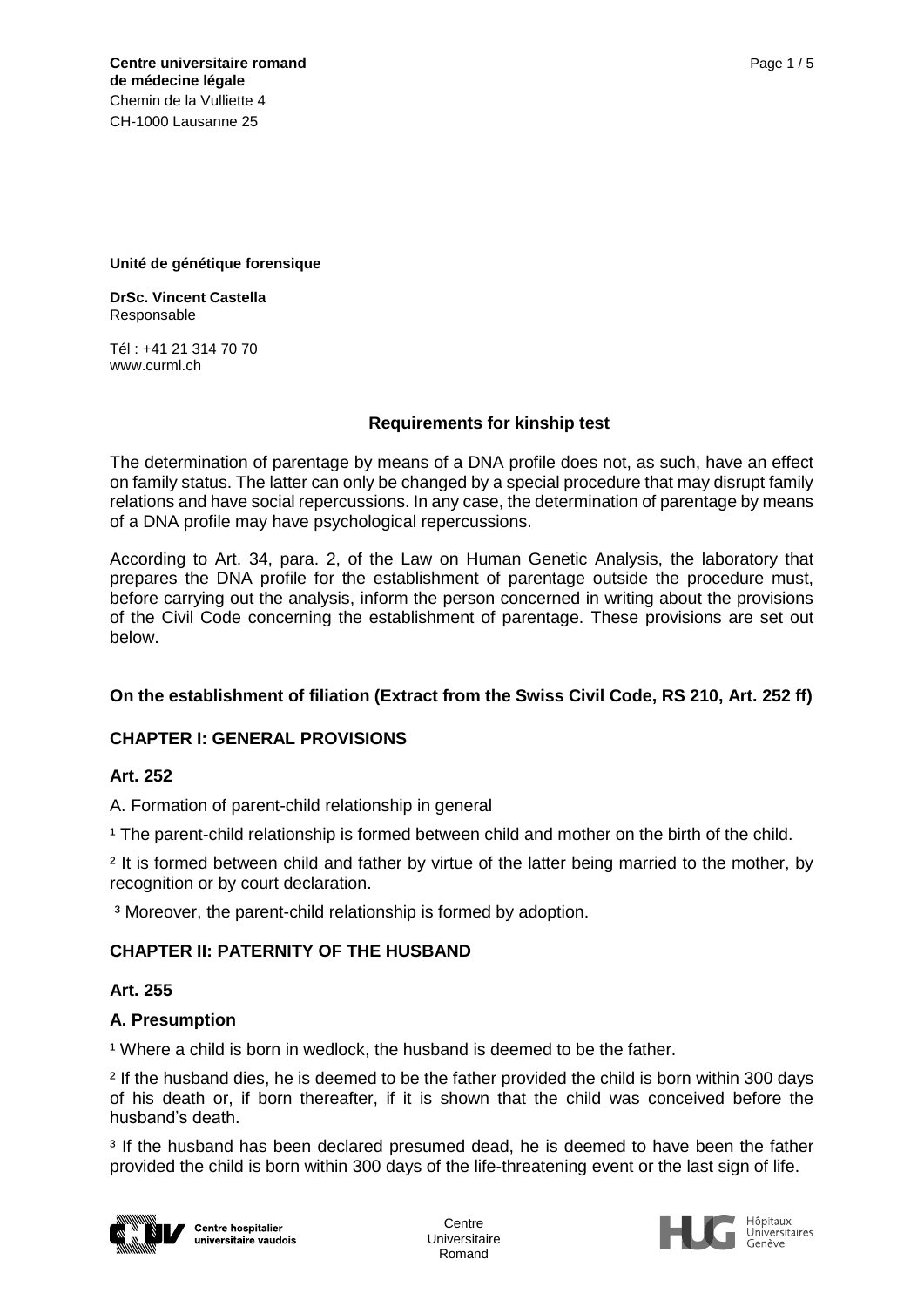## **Art. 256**

## **B. Challenge / I. Right to challenge**

<sup>1</sup> The presumption of paternity may be challenged in court:

- 1. by the husband;
- 2. by the child if the spouses cease living together while the child is still a minor.

² The husband's challenge is directed against the child and the mother, that of the child against the husband and the mother.

<sup>3</sup> The husband has no right of challenge if he consented to impregnation by a third party. The child's right to challenge paternity is subject to the Reproductive Medicine Act of 18 December 1998

### **Art. 256***a*

### **B. Challenge / II. Grounds for challenge / 1. In the case of conception in wedlock**

<sup>1</sup> If a child was conceived in wedlock, the challenging party must show that the husband is not the father.

<sup>2</sup> The child is presumed to have been conceived in wedlock if it was born no earlier than 180 days after the wedding and no later than 300 days after the marriage was dissolved as a result of death.

### **Art. 256***b*

### **B. Challenge / II. Grounds for challenge / 2. In the case of conception before marriage or while spouses were living apart**

<sup>1</sup> If a child was conceived before the marriage was concluded or at a time when the spouses were living apart, no further grounds need be given for the challenge.

² However, in such cases the paternity of the husband is still presumed where the court is satisfied that he had sexual intercourse with the mother around the date of the conception.

## **Art. 256***c*

### **B. Challenge / III. Time limits**

<sup>1</sup> The husband must file the challenge within one year of learning of the birth and of the fact that he is not the father or that another man had sexual intercourse with the mother around the date of the conception, but in any event not later than five years after the birth.

² The child's challenge must be filed at the latest within one year of attaining the age of majority.

<sup>3</sup> Once these time limits have expired, a challenge of paternity is admissible provided there is good cause for the delay.

## **Art. 257**

### **C. Conflict of presumptions**

<sup>1</sup> Where a child was born within 300 days of the dissolution of the marriage as a result of death and the mother has since remarried, the second husband is deemed to be the father.

² If this presumption is disproved, the first husband is deemed to be the father.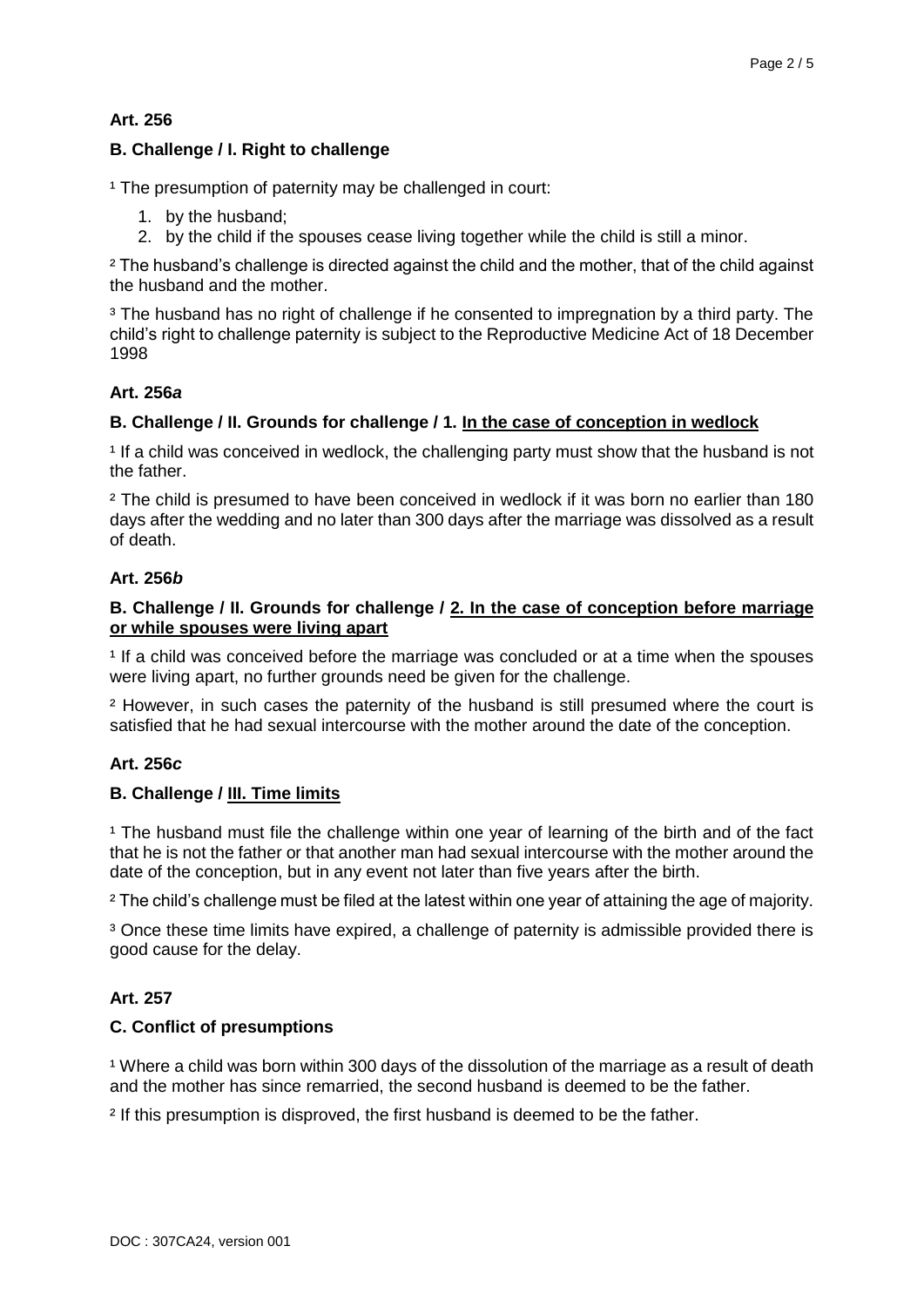# **Art. 258**

## **D. Challenge by the parents**

<sup>1</sup> If the husband died or lost capacity of judgement before the time limit expired, his father or his mother may challenge his paternity.

<sup>2</sup> In this case the provisions governing a challenge by the husband apply mutatis mutandis.

<sup>3</sup> The one-year time limit for bringing the claim begins at the earliest on the date on which the father or mother learns of the husband's death or loss of capacity of judgement.

### **Art. 259**

### **E. Marriage of the parents**

<sup>1</sup> If the parents marry each other, the provisions governing children born in wedlock apply mutatis mutandis to a child born prior to the marriage, providing the paternity of the husband is established by recognition or court declaration.

² Recognition may be challenged:

- 1. by the mother;
- 2. by the child or, after his or her death, by his or her issue if the spouses ceased living together while the child was still a minor or if recognition did not occur until after the child's twelfth birthday;
- 3. by the husband's commune of origin or residence;
- 4. by the husband.

<sup>3</sup> The provisions governing challenge of recognition apply mutatis mutandis.

## **CHAPTER III: RECOGNITION AND COURT DECLARATION OF PATERNITY**

### **Art. 260**

### **A. Recognition / I. Admissibility and form**

<sup>1</sup> Where the parent-child relationship exists only with the mother, the father may recognise the child.

² Where the recognising person is a minor or subject to a general deputyship or if the adult protection authority has issued a related order, recognition requires the consent of his or her legal representative.

<sup>3</sup> Recognition is effected by means of a declaration made before the civil registrar or by testamentary disposition or, if an action to declare paternity is pending, by a declaration made to the court.

### **Art. 260***a*

### **A. Recognition / II. Challenge / 1. Right to challenge**

<sup>1</sup> Recognition may be challenged before the courts by any interested party, namely the mother, the child or, after its death, its issue, and by the commune of origin or domicile of the recognising person.

<sup>2</sup> The recognising person is entitled to file a challenge only if he or she recognised the child under threat of imminent and substantial risk to his or her own life, limb, reputation or property or to those of a person close to him or her, or in the erroneous belief that he was the father.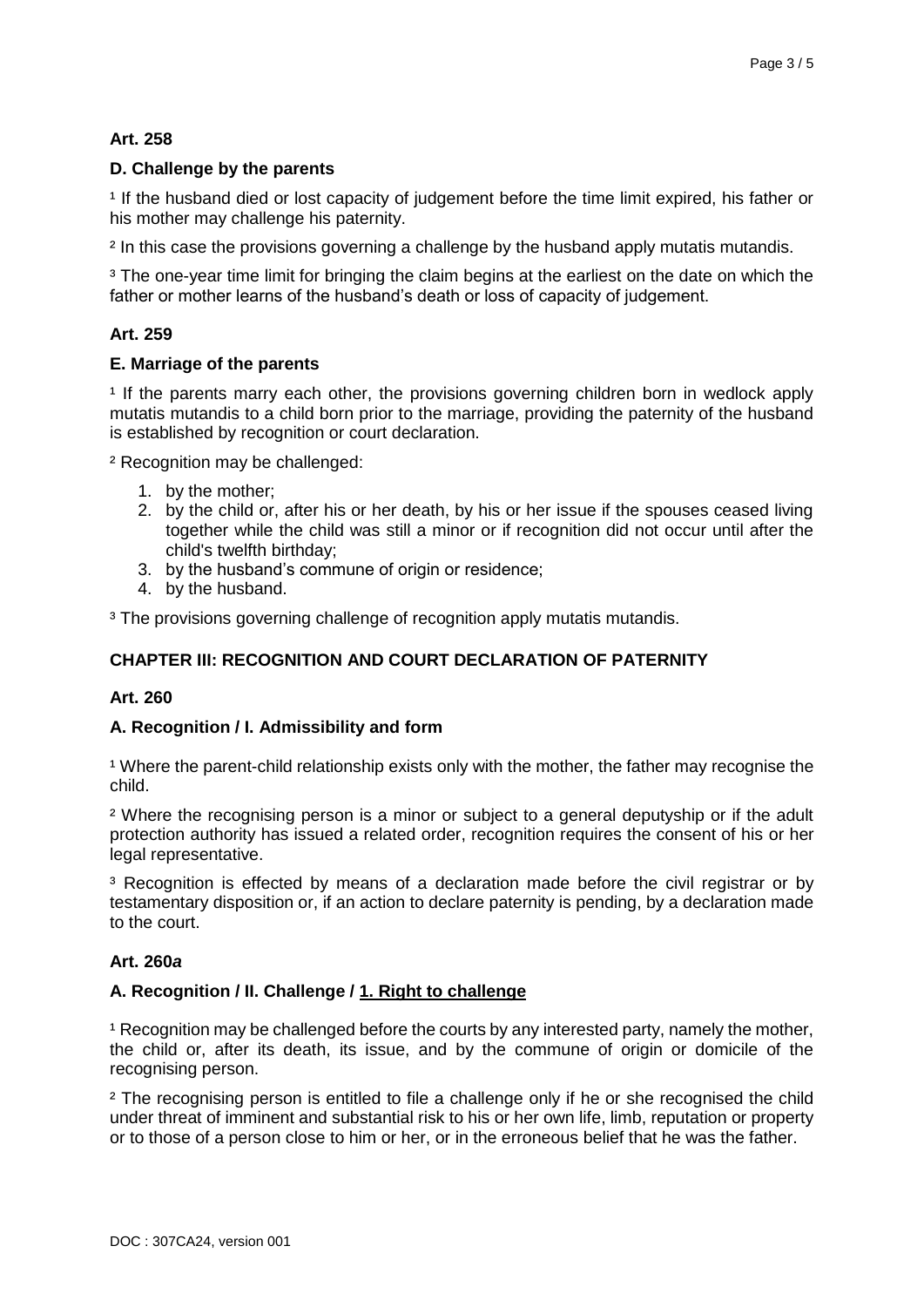<sup>3</sup> The challenge is directed against the recognising person and the child, insofar as they themselves are not the challenging persons.

## **Art. 260***b*

## **A. Recognition / II. Challenge / 2. Grounds**

<sup>1</sup> The challenging person must prove that the recognising person is not the child's father.

² However, mother and child are only required to prove this if the recognising person may satisfy the court that he had sexual intercourse with the mother around the time of the child's conception.

## **Art. 260***c*

## **A. Recognition / II. Challenge / 3. Time limits**

<sup>1</sup> The challenge must be filed within one year of the date on which the claimant learned of the recognition and the fact that the recognising person is not the father, or that another man had sexual intercourse with the mother around the time of the conception, or on which he or she learned of his or her error or on which the threat ceased, but in any event within five years of the recognition.

² In all cases, the child may file the challenge at any time prior to the elapse of one year after attaining the age of majority.

<sup>3</sup> Once these time limits have expired, a challenge of recognition is admissible provided there is good cause for the delay.

## **Art. 261**

## **B. Action to determine paternity / I. Right to bring the action**

<sup>1</sup> Both mother and child are entitled to bring an action to declare the existence of the parentchild relationship between the child and the father.

² The action is brought against the father or, if he has died, in order of priority against his issue, parents or siblings or, where none exist, against the competent authority of his last domicile.

<sup>3</sup> If the father has died, the court must inform his wife that the action has been brought so that she may safeguard her interests.

## **Art. 262**

## **B. Action to determine paternity / II. Presumption**

<sup>1</sup> If the defendant had sexual intercourse with the mother during the period between the 300th day and the 180th day before the child's birth, his paternity is presumed.

² Paternity is also presumed even if the child was conceived prior to the 300th day or after the 180th day prior to birth provided the defendant had sexual intercourse with the mother during the period in which the child was conceived.

<sup>3</sup> There is no such presumption if the defendant shows that his paternity is either impossible or less probable than that of another man.